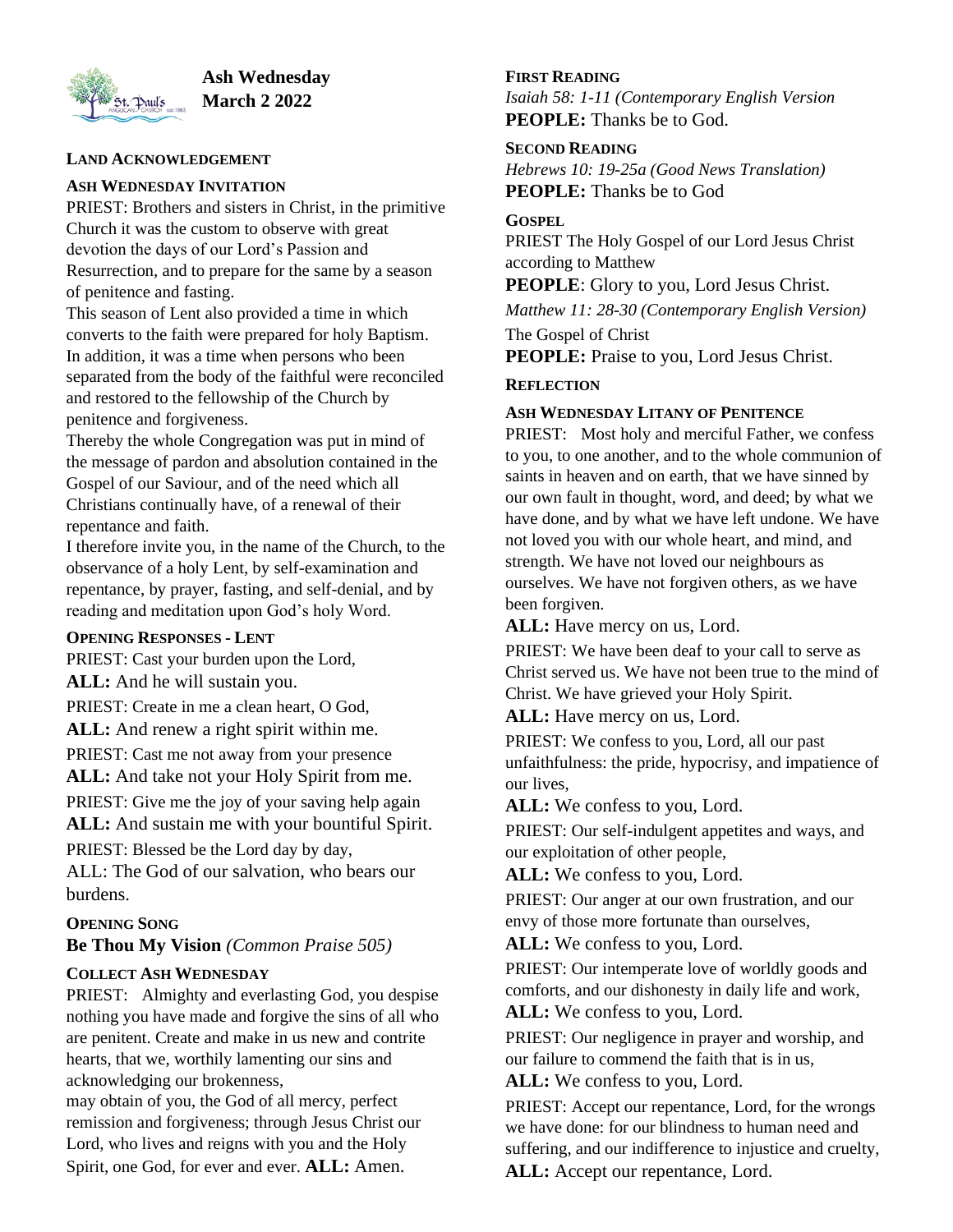PRIEST: For all false judgments, for uncharitable thoughts toward our neighbours, and for our prejudice and contempt toward those who differ from us,

**ALL:** Accept our repentance, Lord.

PRIEST: For our waste and pollution of your creation, and our lack of concern for those who come after us, **ALL:** Accept our repentance, Lord.

PRIEST: Restore us, good Lord, and let your anger depart from us;

**ALL:** Hear us, Lord, for your mercy is great.

### **ASH WEDNESDAY IMPOSITION OF ASHES**

PRIEST: Almighty God, from the dust of the earth you have created us. May these symbols we impose on our flesh be for us a sign of our mortality and penitence, and a reminder that only by your gracious gift are we given eternal life; through Jesus Christ our Saviour. Amen.

*INSTRUCTIONS: Everyone will remain at their seats and sanitize their hands. Rev. Jonathon will come around with the container of ashes mixed with olive oil. Each person will dip a finger in the ashes and then mark the sign of the cross on their foreheads, while Rev. Jonathon says:*

[Name], remember you are dust, and to dust you shall return.

## **ASH WEDNESDAY CONFESSION**

**ALL:** Lord, for thy tender mercies sake, lay not our sins to our charge; But forgive that is past, and give us grace to amend our sinful lives;

To decline from sin, and incline to virtue; that we may walk with a perfect heart before thee, now and evermore. Amen.

## **ABSOLUTION**

PRIEST: Almighty God, our heavenly Father, who of his great mercy hath promised forgiveness of sins to all them that with hearty repentance and true faith turn unto him:

Have mercy upon you; pardon and deliver you from all your sins; confirm and strengthen you in all goodness; and bring you to everlasting life; through Jesus Christ our Lord. Amen.

## **PRAYER FOR PEACE IN UKRAINE**

*Moderator Richard Bott of the United Church of Canada (adapted for congregational prayer)* PRIEST: God of all Creation, God of the heights and the depths, and everything in-between. God of this blue-green bauble, spinning in space, a place of such wondrous creatures, and abundant life, we are praying for a miracle, one of the smallest of changes, but one that would have immense

consequence.

As people work for peace, seeking to end the war that Russia has perpetrated on Ukraine, seeking to end the death, seeking to make a peace,

what we are praying for is a change of mind, a change of heart, a change of worldview, in the Russian leadership, who brought this into being.

Help them, God of all hope, to see that this is the chance to step back from the war, to pull back the escalation, to let go of whatever it is that made them choose the path that has led to the chaos, the destruction, the death, in Ukraine.

We need a miracle that will help them to not only pull back, their forces to within their borders, their rhetoric of nuclear option; but also to be part of the rebuilding of the nation they sought to overtake.

In the midst of the grief and tears and anger and rage, of the parents and grandparents, of the siblings and children, of the friends and neighbours, of those who have been killed in this act of aggression, help us to bring this to an end, God, one that will allow the sunflowers of Ukraine to reach their growth, sprouting in the soil of peace, under a hope-filled sky. Help us to make that miracle, God, for it is truly needed. In Christ's name, in the Spirit's power, in the Creator's love, we pray. Amen.

## **THE LORD'S PRAYER**

PRIEST: And now, as our saviour Christ has taught us, we are bold to say,

**ALL:** Our Father, who art in heaven, hallowed be thy name, thy kingdom come, thy will be done, on earth, as it is in heaven.

Give us this day our daily bread and forgive us our trespasses, as we forgive those who trespass against us.

And lead us not into temptation, but deliver us from evil. For Thine is the kingdom, the power, and the glory, for ever and ever. Amen.

## **THE PEACE**

PRIEST: The peace of the Lord be always with you. **PEOPLE:** And also with you.

### **OFFERING SONG**

**Sunday's Palms Are Wednesday's Ashes** *(Voices United)*

**ASH WEDNESDAY PRAYER OVER THE GIFTS** PRIEST: Merciful God, turn us from sin to faithfulness. Accept our offering, and prepare us to celebrate the death and resurrection of Christ our Saviour, who is alive and reigns with you now and for ever. **ALL:** Amen.